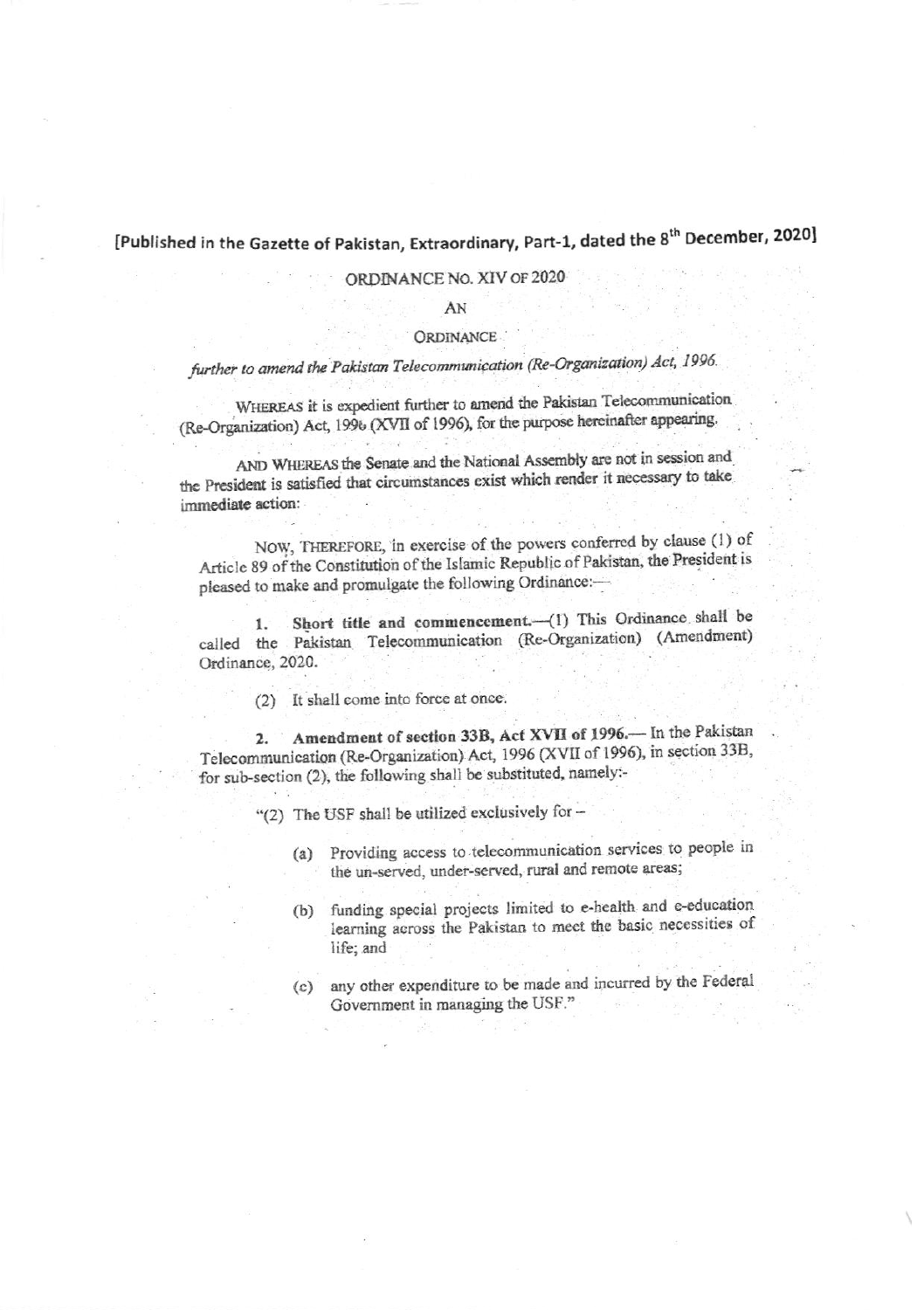### STATEMENT OF OBJECTS AND REASONS

The Constitution of the Islamic Republic of Pakistan guarantees equality of citizens, right to education and protection of family as fundamental rights under its Article 25, 25A and 35. This is the era of a paradigm shift towards digitalization, therefore, keeping in view the Global trend, the Government of Pakistan is already working for Digital Pakistan.

The unsolicited situation of Covid-19 pandemic, induced the Government of Pakistan to 2. give high priority and significance to secure the health and education of citizens of Pakistan in general and specifically the youth of Pakistan in the emergency situation of Covid-19 pandemic. This has persuaded the Government to promote E-Health and E-Education without any discrimination across Pakistan.

3. The impact on Pakistan of the Corona Virus pandemic has been so serious and severe, that it convinced the Government to close down the normal way of life and move towards "smart lockdowns", which further solidified the trend of tremendous changes not only in the life style of citizens but also in the education, health and other aspects of life across the country. Further, the emerging trends in ICT sector have also given a boot to this adaptability.

(Syed Amin Ul Haque) Federal Minister for IT & Telecom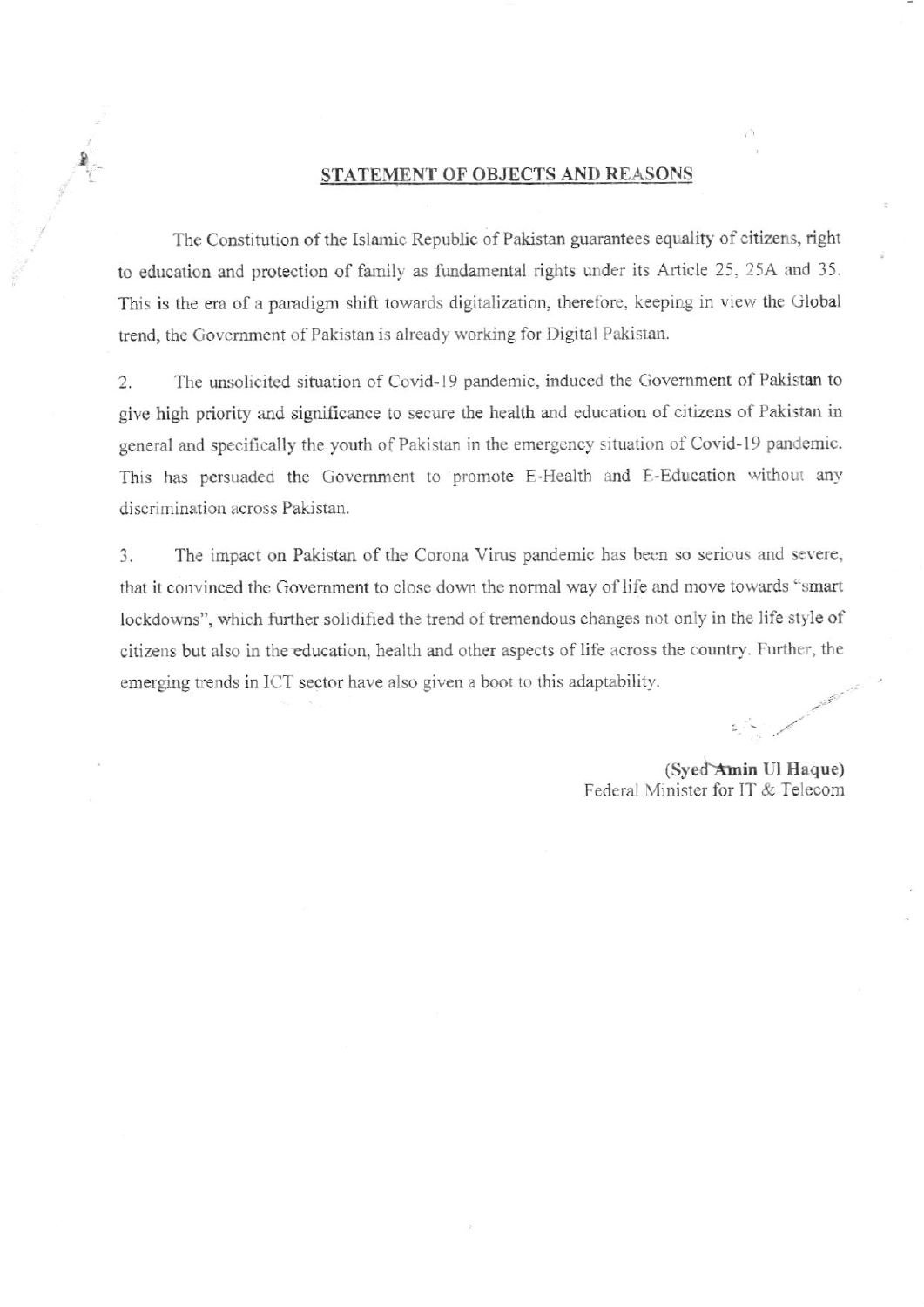[جریدہ پاکستان،غیر معمولی، حصہ اول،مور خہ 8 پروسمبر،2020ء میں شائع ہوا]

آرڈیننس نمبر۱۴ مجربہ ۲۰۲۰ء یا کستان ٹیلی مواصلات(تفظیم نو)ا کیٹ،۱۹۹۶ء میں مزيدتر ميم كرنے كا آرڈیننس

ہرگاہ کہ پیقرین مصلحت ہے کہ بعدازیں ظاہر ہونے والی اغراض کے لئے ، پاکستان ٹیلی مواصلات (تخطيم نو )ا يكث،١٩٩٢ء(نمبر ١٤ إيت ١٩٩٦ء) ميس مزيدتر ميم كى جائے؛

اور چونکہ بینٹ اورتو می آسمبلی کےاجلاس نہیں ہور ہے ہیں اورصدرمملکت کواظمینان ہے کہ ایسے حالا ت موجود ہیں جن کی بناء یرفوری کارروائی کرناضروری ہے؛

لہذا،اب،اسلامی جمہور پہ پاکستان کے دستور کےآرٹیکل ۸۹ کی شق (۱) کی روسے حاصل شُدہ اختیارات کواستعال کرتے ہوئے ،صدرمملکت نےحسب ذیل آرڈیننس وشع اور جاری کیا ہے:۔

بەآرۋىنىس پاكىتان ٹىلىمواصلات(تىظىم نو) (ترمیمى) آرۇىنىس، مخضر عنوان اورآغاز نفاذ۔ (١) ۲۰۲۰ء کےنام سے موسوم ہوگا۔ (۲) يەنى الفورنافذالىمل ہوگا ۔

۲۔ **ایکٹ نمبر ۱۷ پابت ۱۹۹۶ء کی،دفعہ ۳۳ب کی ترمیم ۔** پاکستان ٹیلی مواصلات (تنظیم نو)ا یکٹ، ۱۹۹۶ء( نمبر ۱۷یابت۱۹۹۶ء) میں،وفعہ ۳۳ب میں،ذیلی دفعہ(۲) کو،حسب ذیل سے تبدیل کردیاجائے گا،یعنی:۔ ''(۲) یوایس ایف (USF) خصوصی طور پرحسب ذیل کے لیے استعال کئے جائیں گے۔ (الف) لوگوں کوغیرتقسیم شدہ،زیرتقسیم شدہ،دیہی اور ڈوردراز کےعلاقوں میں ٹیلی مواصلات کی سروسز تک رسائی دینے کے لیے؛